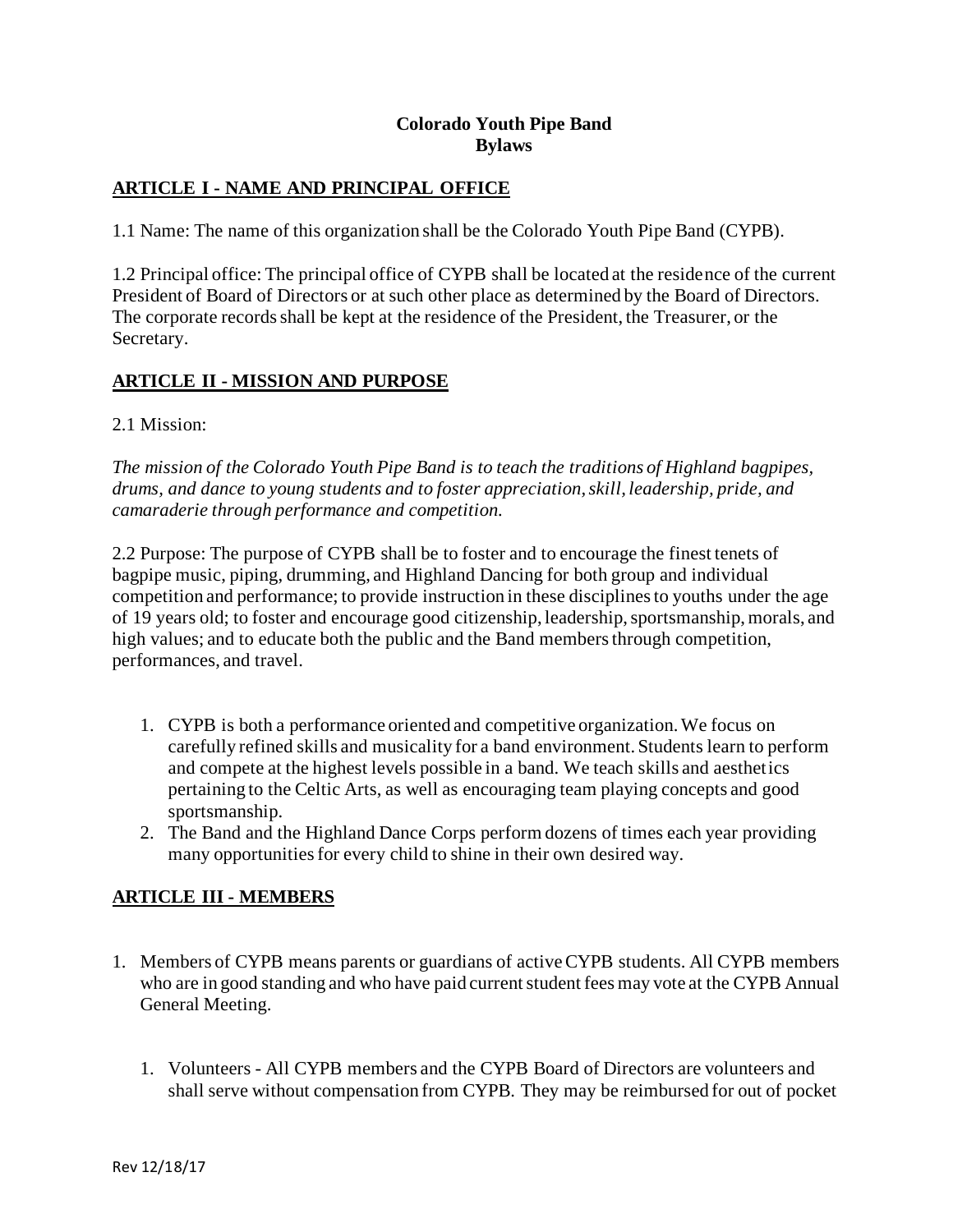expenses in accordance with CYPB financial policies and procedures for their services in carrying out the purposes of CYPB, provided that such reimbursement in no way adversely affects CYPB's qualification as a tax exempt organization under Section 501(c)3 of the Internal Revenue Code.

### **ARTICLE IV - BOARD OF DIRECTORS**

1. The affairs of CYPB shall be governed by a Board of Directors ("Board").

4.2 The Board of Directors shall exercise supervision, control and direction over the affairs of CYPB, shall determine CYPB's policies and procedures, shall actively promote CYPB's purpose, and shall oversee and exercise discretion in the expenditure of CYPB's funds. The Board may adopt such rules, policies and procedures for the conduct of CYPB's affairs as the Board in its discretion deems advisable.

4.3 The Board may appoint such agents as it may consider necessary to carry out the purposes of CYPB, including but not limited to an Executive Director.

4.4 The Board of Directors shall consist of at least five (5) and no more than seven (7) elected Directors. Except when there is an unfilled vacancy on the Board, the Board shall be comprised of an odd number of Directors. The Board shall be nominated and elected by the full voting CYPB membership in accordance with Article VII. At the first meeting of the Board of Directors after the election of Directors, the Board shall elect from the Board membership a President, Vice-President, Secretary and Treasurer.

4.6 The President shall be responsible for scheduling the annual meeting and at least three additional meetings of the Board of Directors per fiscal year.

4.7 Fifty-one percent (51%) attendance by the Board of Directors shall constitute a quorum for the transaction of business.

4.8 Unless otherwise specified in these Bylaws, voting shall be by a simple majority vote.

4.9 A Director's term of office shall be for two years. Directors are eligible for re-election to one additional two-year term.

4.10 Vacancies among the Board of Directors shall be voted upon by the full voting membership. Vacancies among officer positions on the Board of Directors shall be filled by a vote of the Board of Directors and shall extend until the end of the term of the office being filled.

#### **ARTICLE V – OFFICERS AND BAND DIRECTOR**

5.1 The officers of the CYPB Board shall be a President, Vice-President, Secretary and Treasurer.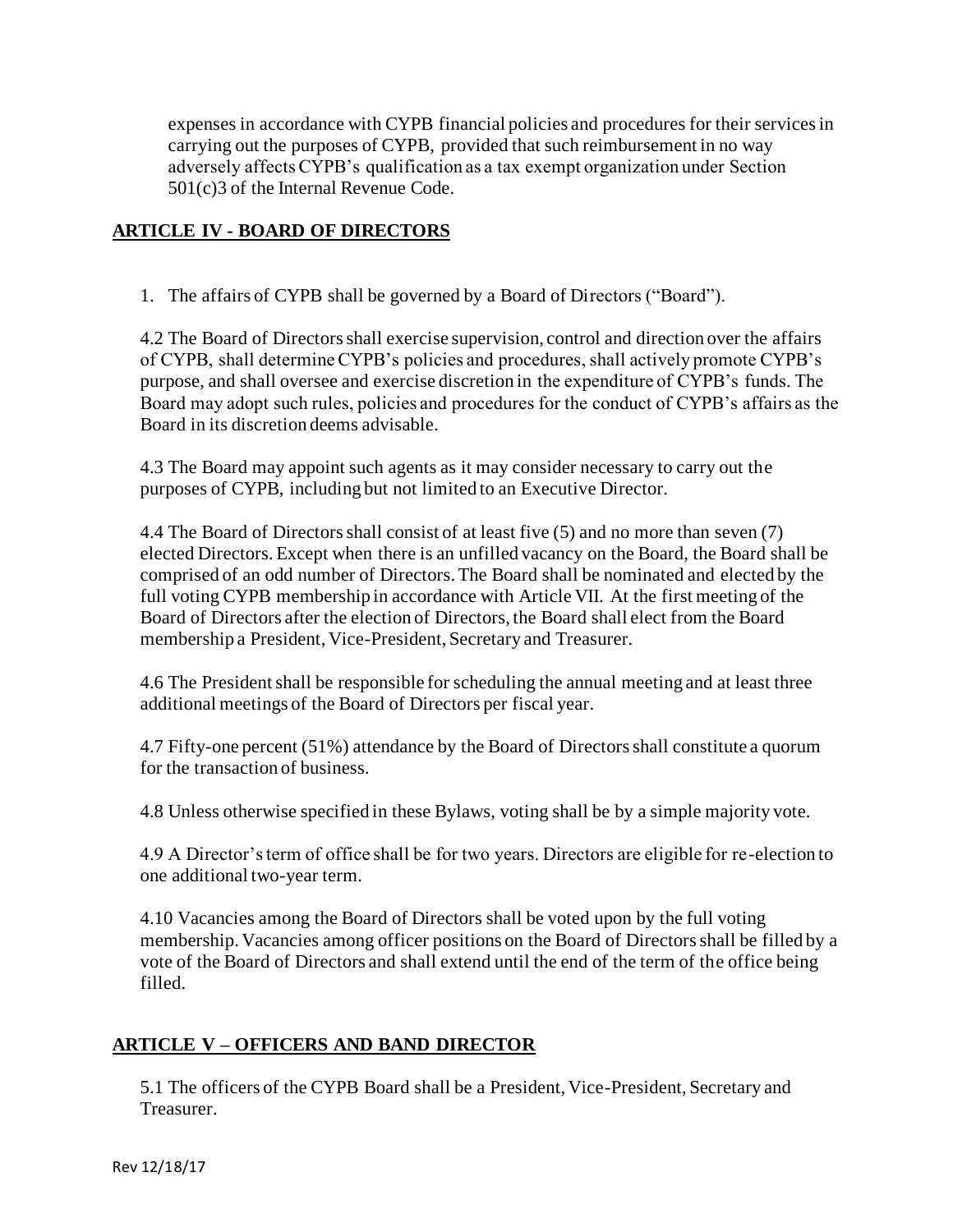5.2 The duties of the officers shall include those that are usually performed by these offices, including, but not necessarily limited to:

a. President: The President shall preside at all meetings of CYPB and the Board of Directors.

b. Vice President: The Vice President shall preside at the meetings and perform other duties of the President in the absence of the President.

c. Secretary: The Secretary shall record the minutes of Board meetings, including attendance and voting.

d. Treasurer: The Treasurer oversees the organization's finances, including financial policies and procedures, and serves as the Chair of the Finance Committee. The Treasurer presents the annual budget to the Board for approval. The Treasurer also provides regular financial reports to the Board.

Additional officer qualifications and duties may be defined by the Board in job descriptions.

Band Director: The Band Director shall have the primary responsibility of overseeing the training and artistic development of the corporation's program, including overseeing all instructors and students, and shall be in charge of (1.) conducting rehearsals and performances; (2.) selecting repertoire, managing matters relating to auditioning and selection of musicians, seating, soloists, repertoire and musical interpretation; (3.) collaborating and communicating with the Board of Directors on matters of planning, scheduling, logistics, and personnel, and (4.) supporting the Board of Directors in matters of fundraising, development, and publicity.

5.3 All Officers' terms shall be one year per position. Officers are eligible for re-election to one additional one-year term, per office.

5.4 Any officer, director or representative elected or appointed by the CYPB membership may be removed at any time by a two-thirds vote of the membership present at the meeting in which voting is held.

# **ARTICLE VI - FINANCES**

6.1 The Board of Directors shall annually establish and monitor the CYPB budget in accordance with the by-laws and policies and procedures of CYPB.

6.2 All funds received by CYPB shall be placed in a general operating account. Additional fiscal policies and procedures shall be established, reviewed and approved by the Board of Directors, and shall be in accordance with generally accepted accounting principles for nonprofit corporations.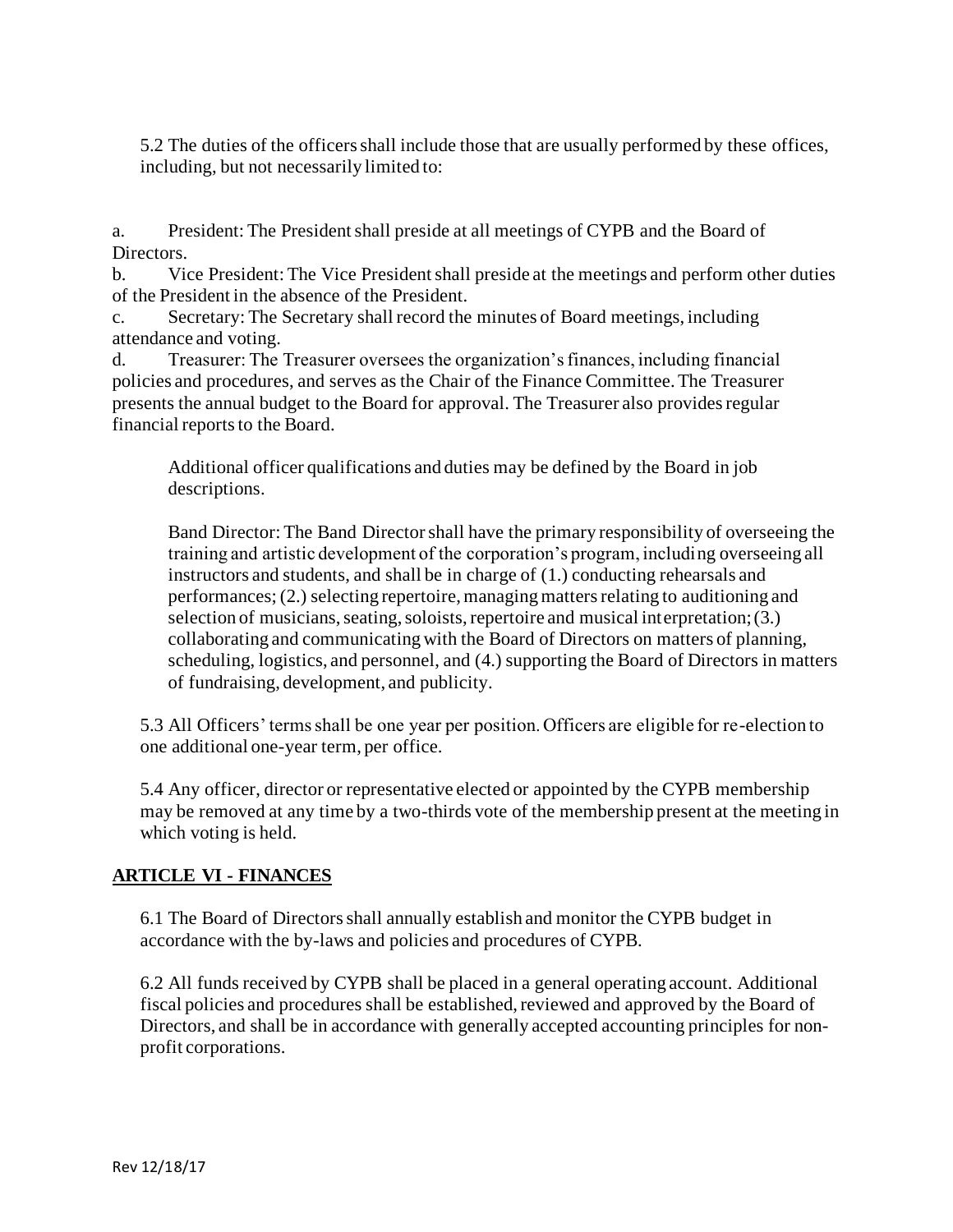6.3 Upon the Board of Directors' annual approval of the budget, the President and Treasurer are authorized to make disbursements on accounts and expenses provided for in the budget without additional approval from the Board of Directors.

6.4 Annual reports shall be submitted to CYPB members showing income, expenses and pending income. The financial records of the organization are public information and shall be made available to CYPB, Board of Directors and the public.

### **ARTICLE VII - NOMINATIONS AND ELECTIONS**

7.2 Annually, the Board of Directors shall request nominations for candidates for the Board of Directors from the CYPB membership.

7.3 The Secretary shall notify the CYPB membership of the list of candidates no later than two weeks prior to the date of the election of Directors.

7.4 Each voting member shall be entitled to cast one vote per each open position on the Board of Directors. For example, if there are four open positions on the Board, each voting member shall be entitled to vote for up to four individual candidates.

7.5 Board elections shall take place at the Annual General Meeting. Voting members do not have to be present at the AGM to vote; they may submit their ballot by proxy via email to another eligible voting member for submission or to the designated individual collecting ballots. Voting members may also submit a paper ballot with their signature. All ballots submitted by proxy must be received by the voting deadline.

7.6 Open positions of the Board of Director shall be filled by the candidates who receive the most votes. In cases where Board membership no longer meets the requirements outlined in the bylaws Article IV, the Board may call an election to temporarily fill vacant positions until the scheduled end of that term. Filling in this vacancy does not apply to the term limits.

#### **ARTICLE VIII - COMMITTEES**

8.1 The President, with the approval of the Board of Directors, may appoint as many standing and special committees as the President determines are necessary to further the purposes of CYPB. Committee membership shall include representatives from CYPB membership, the Board of Directors and any resource partners determined to be necessary and appropriate for the stated goals and objectives of the committees.

# **ARTICLE IX – CONFLICT OF INTEREST/CONFIDENTIALITY**

9.1 Members, Officers and Directors shall disclose any possible conflict of interest to the other members of the Board and shall not vote or use personal influence on any matter involving a possible conflict of interest. No member shall disclose or use confidential information relating to the affairs of CYPB for the personal profit or advantage of the member, the member's family or program. No member of the Board shall accept gifts,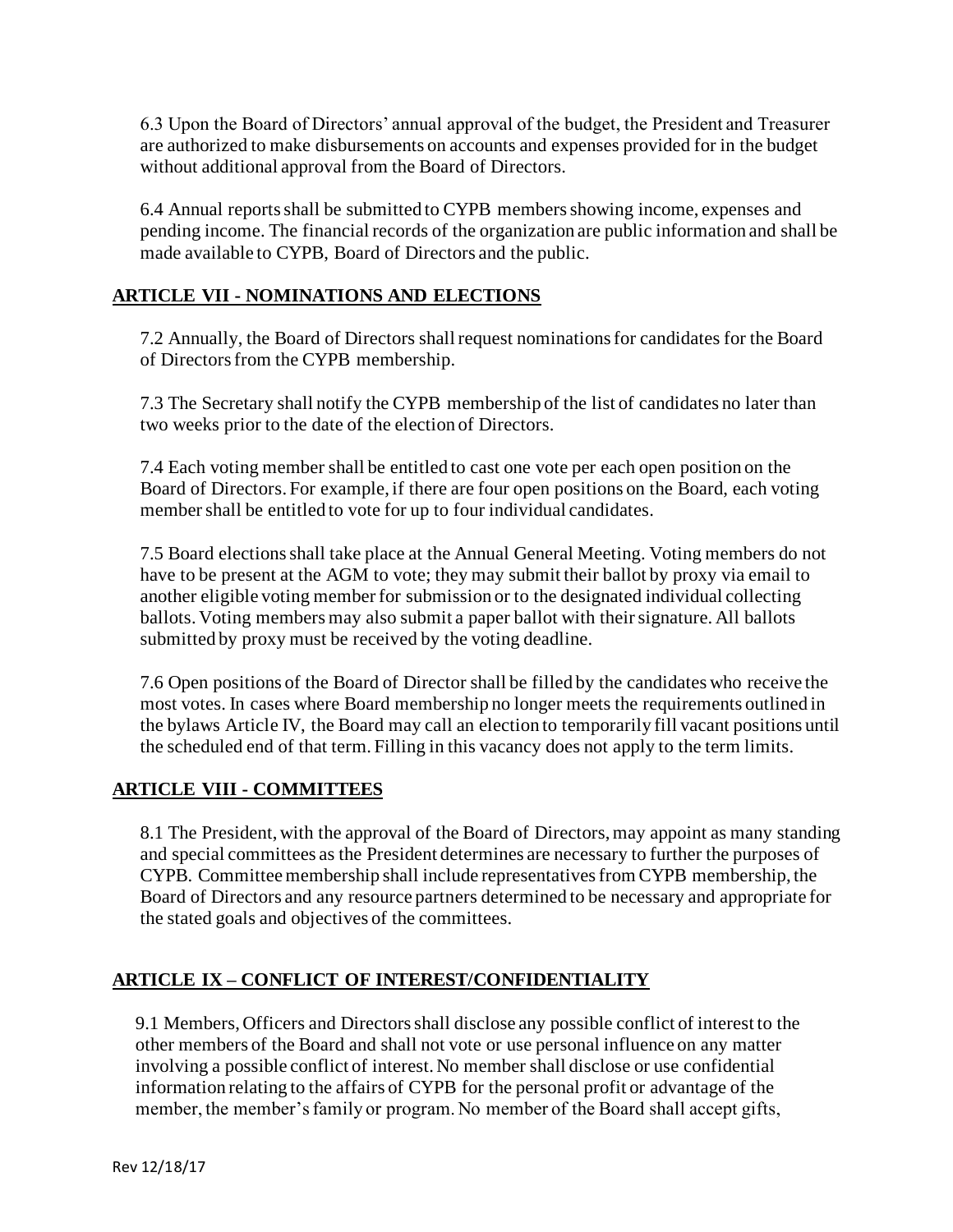excessive entertainment or other favors from any outside person or organization that does business or is seeking to do business with CYPB.

#### **ARTICLE X - FISCAL YEAR**

10.1 The fiscal year of the Corporation shall be from January 1 through December 31 unless and until a different fiscal year is adopted by the Board of Directors.

#### **ARTICLE XI - MEETINGS**

11.1 The annual meeting of the CYPB membership shall be held at a date, time and place to be determined by the Board of Directors. The purpose of the annual meeting shall include the election of the Board of Directors and such other matters as may properly be brought by or before CYPB members.

11.2 Regular meetings of the CYPB Board of Directors, in addition to the annual meeting, shall be scheduled by the President or a majority of the Board of Directors and held at a designated site a minimum of three times annually.

11.3 The CYPB membership and the Board of Directors shall be notified by email of the date and place of the annual meeting no later than two weeks prior to the annual meeting date. The Board of Directors shall be notified by email of the date and place of regular meetings no later than two weeks prior to the regular meeting date.

11.4 CYPB members and/or the Board of Directors may hold a meeting via teleconferencing and transact business following the confirmation of a quorum in attendance. The Board of Directors may discuss and vote on matters electronically. The vote shall be valid in providing a quorum of required CYPB membership and/or Board of Directors participation.

#### **ARTICLE XIII - QUORUM**

13.1 A quorum shall be necessary in order to conduct business. Fifty-one percent (51%) of CYPB members shall constitute a quorum at any meeting of CYPB. Each member of CYPB shall have one vote. Fifty-one percent (51%) of Board members shall constitute a quorum at any meeting of the Board of Directors. Each member of the Board shall have one vote.

#### **ARTICLE XIV - DISSOLUTION**

14.1 CYPB may be dissolved at a membership meeting called for that purpose by a majority vote of the CYPB members.

14.2 Upon dissolution of CYPB, other than incident to a merger or consolidation, the Board of Directors shall, after paying or making provisions for the payment of all liabilities of CYPB, dispose of all of the assets of CYPB exclusively for the purpose of CYPB, for public purposes or exempt purposes within the meaning of section 501(c) of the IRS code, or to such organization or organizations organized and operated exclusively for charitable,